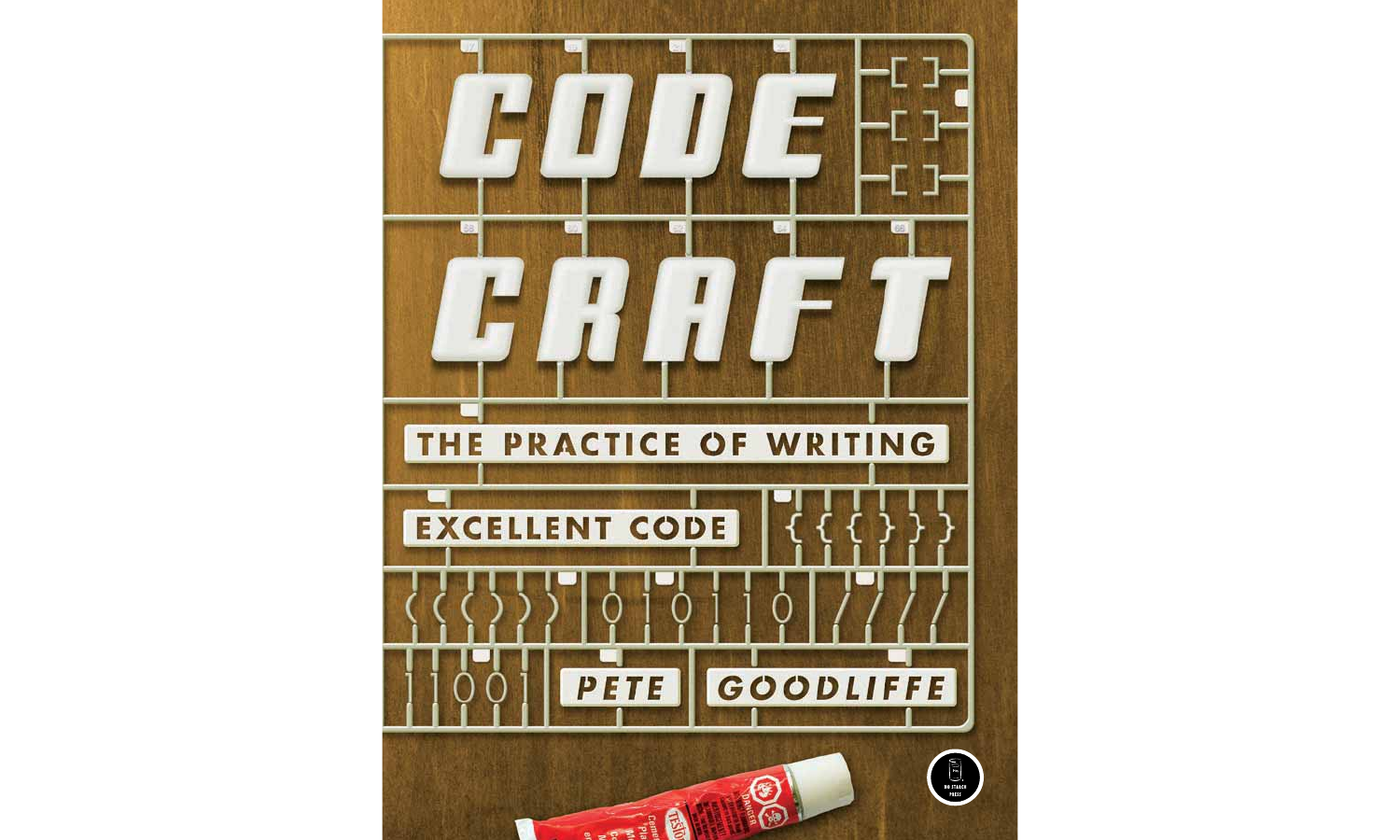

# **TO ERR IS HUMAN**

*Dealing with the Inevitable— Error Conditions in Code*

# *In this chapter:*

- The types of errors we encounter
- Dealing with errors correctly
- How to raise errors
- Learning to program in the face of uncertainty

*We know that the only way to avoid error is to detect it, that the only way to detect it is to be free to enquire. —J. Robert Oppenheimer*

At some point in life, everyone has this epiphany: *The world doesn't work as you expect it to*. My one-yearold friend Tom learned this when climbing a chair four times his size. He expected to get to the top. The actual result surprised him: He ended up under a pile of furniture.

Is the world broken? Is it wrong? No. The world has plodded happily along its way for the last few million years and looks set to continue for the foreseeable future. It's *our expectations* that are wrong and need to be adjusted. As they say: *Bad things happen, so deal with it*. We must write code that deals with the Real World and its unexpected ways.

This is particularly difficult because the world *mostly* works as we'd expect it to, constantly lulling us into a false sense of security. The human brain is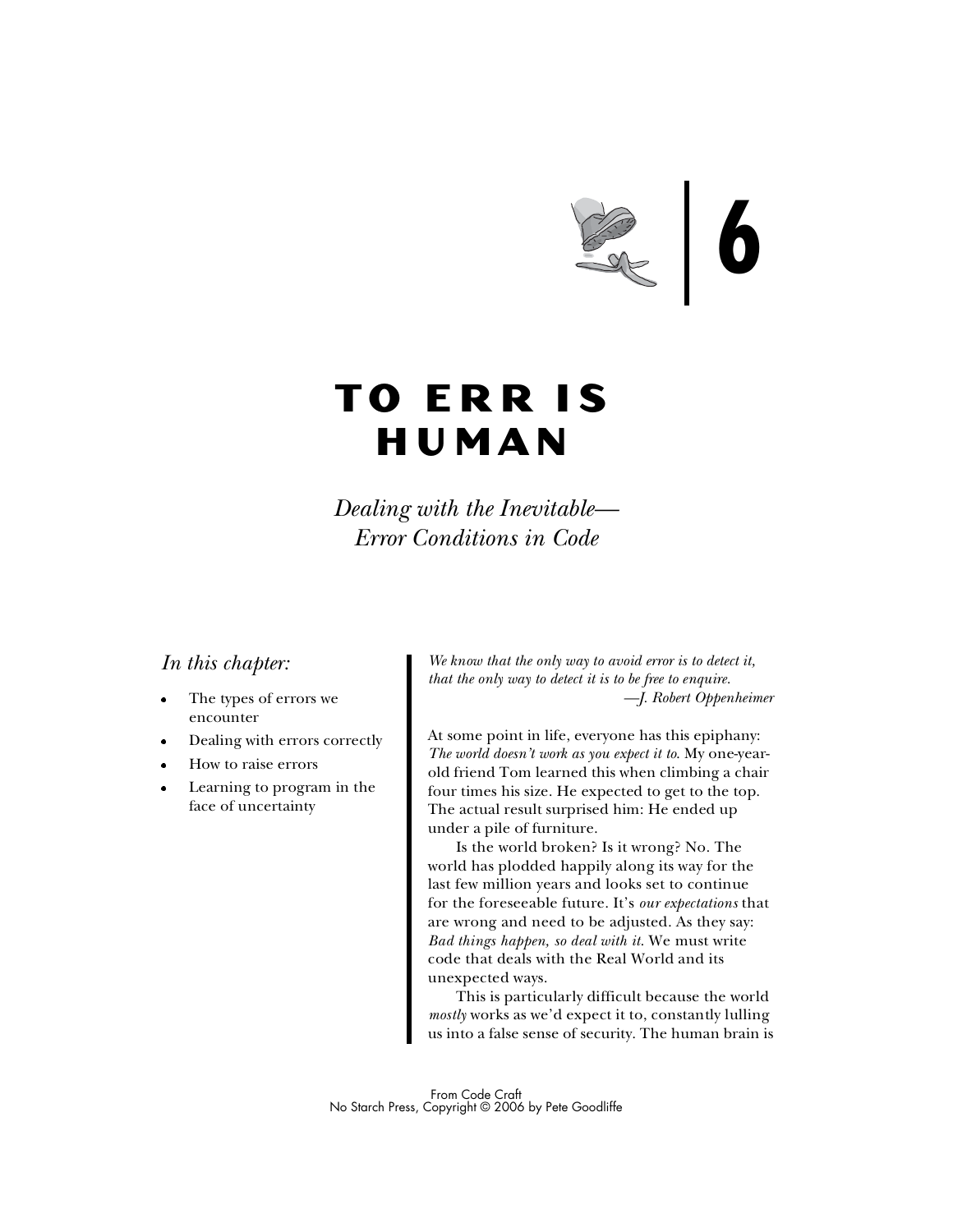wired to cope, with built-in fail-safes. If someone bricks up your front door, your brain will process the problem, and you'll stop before walking into an unexpected wall. But programs are not so clever; we have to tell them where the brick walls are and what to do when they hit one.

Don't presume that everything in your program will always run smoothly. The world doesn't always work as you'd expect it to: You *must* handle all possible error conditions in your code. It sounds simple enough, but that statement leads to a world of pain.

# **From Whence It Came**

*To expect the unexpected shows a thoroughly modern intellect. —Oscar Wilde*

Errors can and will occur. Undersirable results can arise from almost any operation. They are distinct from bugs in a faulty program because you *know* beforehand that an error can occur. For example, the database file you want to open might have been deleted, a disk could fill up at any time and your next save operation might fail, or the web service you're accessing might not currently be available.

If you don't write code to handle these error conditions, you will almost certainly end up with a *bug*; your program will not always work as you intend it to. But if the error happens only rarely, it will probably be a very subtle bug! We'll look at bugs in Chapter 9.

An error may occur for one of a thousand reasons, but it will fall into one of these three categories:

#### **User error**

The stupid user manhandled your lovely program. Perhaps he provided the wrong input or attempted an operation that's absolutely absurd. A good program will point out the mistake and help the user rectify it. It won't insult him or whine in an incomprehensible manner.

#### **Programmer error**

The user pushed all the right buttons, but the code is broken. This is the consequence of a bug elsewhere, a fault the programmer introduced that the user can do nothing about (except to try and avoid it in the future). This kind of error should (ideally) never occur.

There's a cycle here: Unhandled errors can cause bugs. And those bugs might result in further error conditions occurring elsewhere in your code. This is why we consider defensive programming an important practice.

#### **Exceptional circumstances**

The user pushed all the right buttons, and the programmer didn't mess up. Fate's fickle finger intervened, and we ran into something that couldn't be avoided. Perhaps a network connection failed, we ran out of printer ink, or there's no hard disk space left.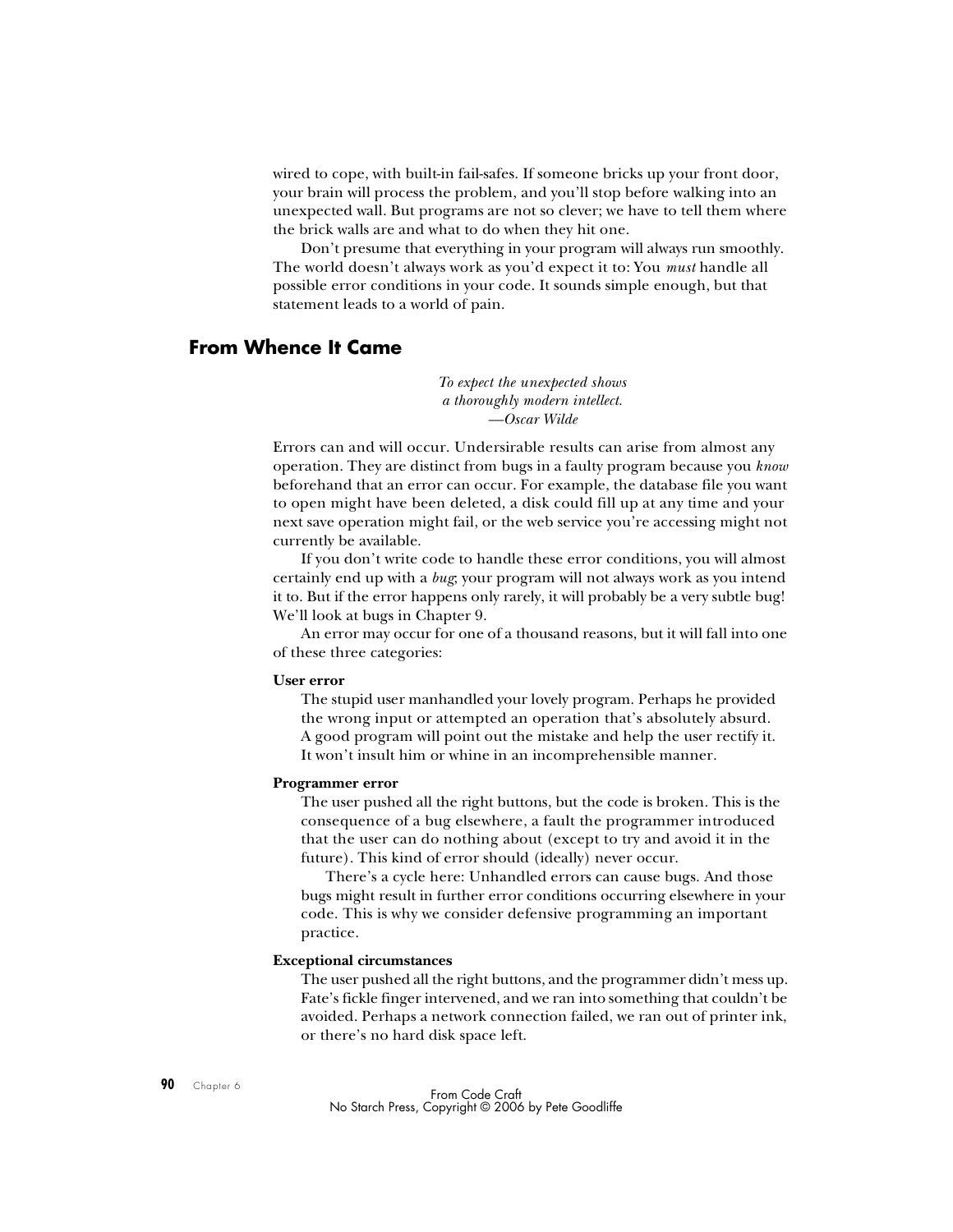We need a well-defined strategy to manage each kind of error in our code. An error may be detected and reported to the user in a pop-up message box, or it may be detected by a middle-tier code layer and signaled to the client code programmatically. The same principles apply in both cases: whether a human chooses how to handle the problem or your code makes a decision *someone* is responsible for acknowledging and acting on errors.

#### **KEY CONCEPT** *Take error handling seriously. The stability of your code rests on it.*

Errors are raised by subordinate components and communicated upward, to be dealt with by the caller. They are reported in a number of ways; we'll look at these in the next section. To take control of program execution, we must be able to:

- Raise an error when something goes wrong
- Detect all possible error reports
- Handle them appropriately
- Propagate errors we can't handle

Errors are hard to deal with. The error you encounter is often not related to what you were doing at the time (most fall under the "exceptional circumstances" category). They are also tedious to deal with—we want to focus on what our program *should* be doing, not on how it may go wrong. However, without good error management, your program will be brittle built upon sand, not rock. At the first sign of wind or rain, it will collapse.

# **Error-Reporting Mechanisms**

There are several common strategies for propagating error information to client code. You'll run into code that uses each of them, so you must know how to speak every dialect. Observe how these error-reporting techniques compare, and notice which situations call for each mechanism.

Each mechanism has different implications for the *locality of error*. An error is local in *time* if it is discovered very soon after it is created. An error is local in *space* if it is identified very close to (or even *at*) the site where it actually manifests. Some approaches specifically aim to reduce the locality of error to make it easier to see what's going on (e.g., error codes). Others aim to extend the locality of error so that normal code doesn't get entwined with errorhandling logic (e.g., exceptions).

The favored reporting mechanism is often an architectural decision. The architect might consider it important to define a homogeneous hierarchy of exception classes or a central list of shared reason codes to unify errorhandling code.

### *No Reporting*

The simplest error-reporting mechanism is *don't bother*. This works wonderfully in cases where you want your program to behave in bizarre and unpredictable ways and to crash randomly.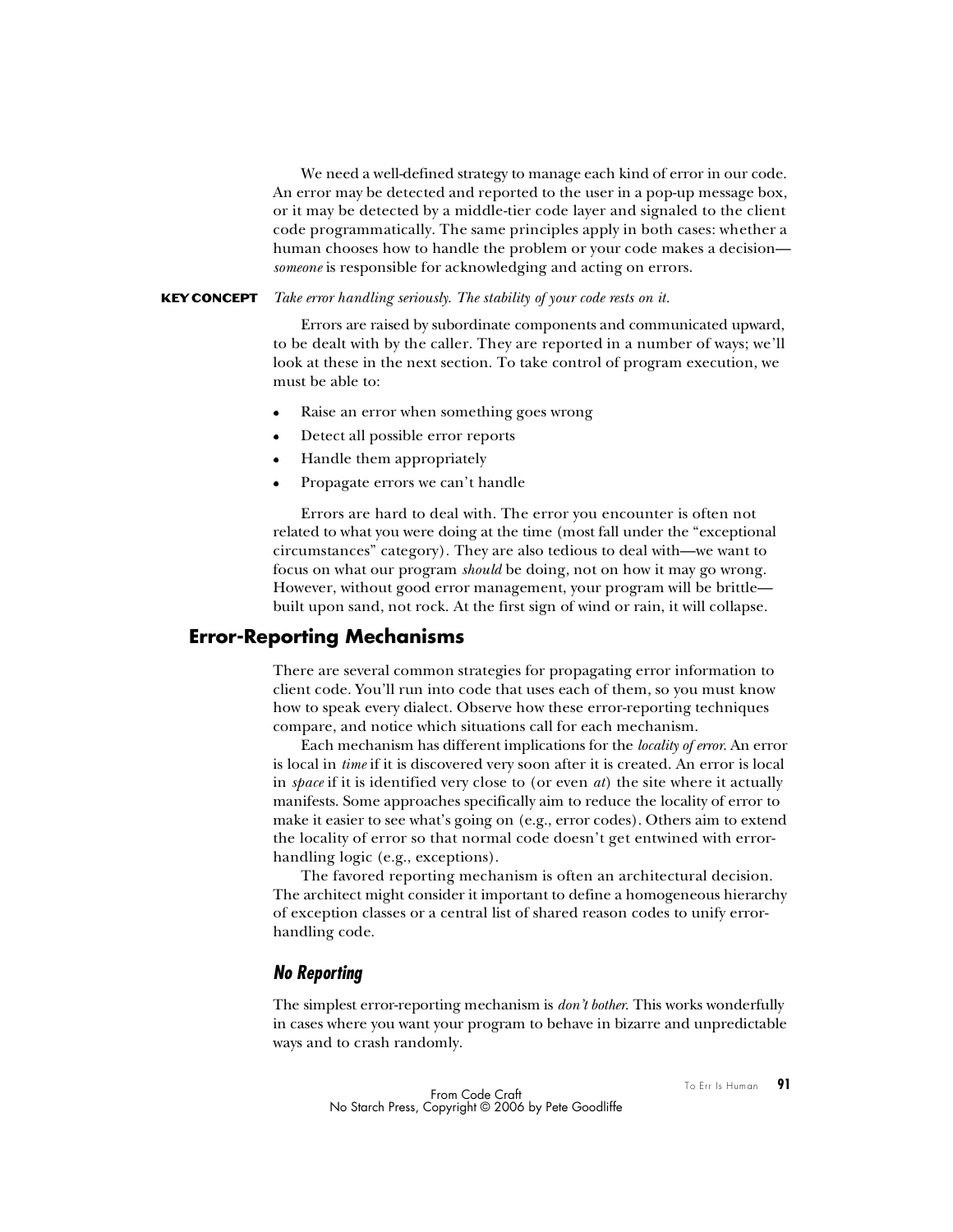If you encounter an error and don't know what to do about it, blindly ignoring it is *not* a viable option. You probably can't continue the function's work, but returning without fulfilling your function's contract will leave the world in an undefined and inconsistent state.

**KEY CONCEPT** *Never ignore an error condition. If you don't know how to handle the problem, signal a failure back up to the calling code. Don't sweep an error under the rug and hope for the best.*

> An alternative to ignoring errors is to instantly abort the program upon encountering a problem. It's easier than handling errors throughout the code, but hardly a well-engineered solution!

#### *Return Values*

The next most simple mechanism is to return a success/failure value from your function. A boolean return value provides a simple yes or no answer. A more advanced approach enumerates all the possible exit statuses and returns a corresponding *reason code*. One value means *success*; the rest represent the many and varied abortive cases. This enumeration may be shared across the whole codebase, in which case your function returns a subset of the available values. You should therefore document what the caller can expect.

While this works well for procedures that don't return data, passing error codes back *with* returned data gets messy. If int count() walks down a linked list and returns the number of elements, how can it signify a list structure corruption? There are three approaches:

- Return a compound data type (or *tuple*) containing both the return value and an error code. This is rather clumsy in the popular C-like languages and is seldom seen in them.
- Pass the error code back through a function parameter. In  $C_{++}$  or .NET, this parameter would be passed by reference. In C you'd direct the variable access through pointers. This approach is ugly and nonintuitive; there is no syntactic way to distinguish a return value from a parameter.
- Alternatively, reserve a range of return values to signify failure. The count example can nominate all negative numbers as error reason codes; they'd be meaningless answers anyway. Negative numbers are a common choice for this. Pointer return values may be given a specific invalid value, which by convention is zero (or NULL). In Java and C#, you can return a null object reference.

This technique doesn't always work well. Sometimes it's hard to reserve an error range—all return values are equally meaningful and equally likely. It also has the side effect of reducing the available range of success values; the use of negative values reduces the possible positive values by an order of magnitude.<sup>1</sup>

 $1$  If you used an unsigned int then the number of values available would increase by a power of two, reusing the signed int's sign bit.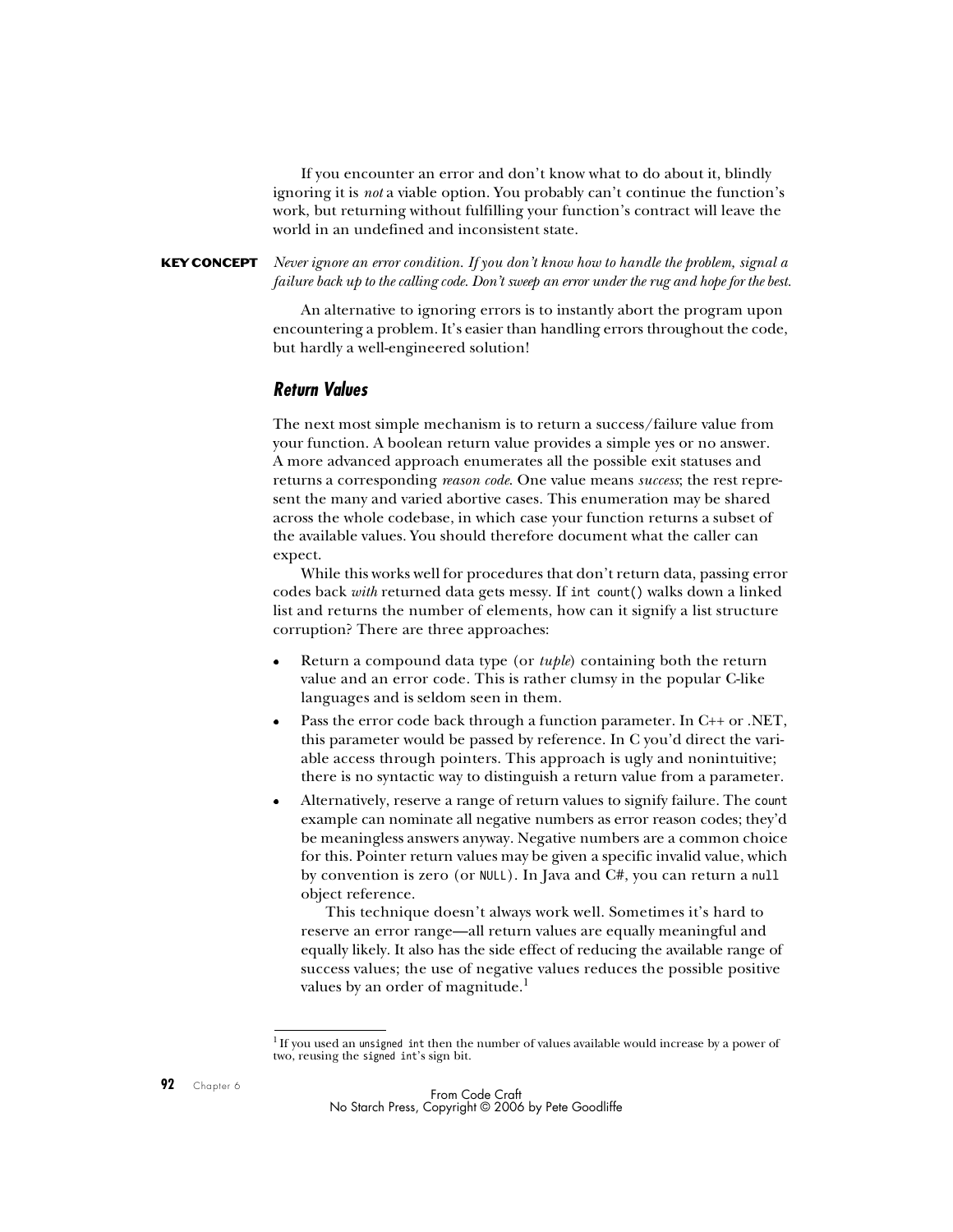# *Error Status Variables*

This method attempts to manage the contention between a function's return value and its error status report. Rather than return a reason code, the function sets a shared global error variable. After calling the function, you must then inspect this status variable to find out whether or not it completed successfully.

The shared variable reduces confusion and clutter in the function's signature, and it doesn't restrict the return value's data range at all. However, errors signaled through a separate channel are much easier to miss or willfully ignore. A shared global variable also has nasty thread safety implications.

The C standard library employs this technique with its errno variable. It has very subtle semantics: Before using any standard library facility, you must manually clear errno. Nothing ever sets a succeeded value; only failures touch errno. This is a common source of bugs, and it makes calling each library function tedious. To add insult to injury, not all C standard library functions use errno, so it is less than consistent.

This technique is functionally equivalent to using return values, but it has enough disadvantages to make you avoid it. Don't write your own error reports this way, and use existing implementations with the utmost care.

#### *Exceptions*

Exceptions are a language facility for managing errors; not all languages support exceptions. Exceptions help to distinguish the normal flow of execution from *exceptional* cases—when a function has failed and cannot honor its contract. When your code encounters a problem that it can't handle, it stops dead and throws up an *exception*—an object representing the error. The language run time then automatically steps back up the call stack until it finds some exception-handling code. The error lands there, for the program to deal with.

There are two operational models, distinguished by what happens after an exception is handled:

#### **The termination model**

Execution continues after the handler that caught the exception. This behavior is provided by C++, .NET, and Java.

#### **The resumption model**

Execution resumes where the exception was raised.

The former model is easier to reason about, but it doesn't give ultimate control. It only allows *error handling* (you can execute code when you notice an error), not *fault rectification* (a chance to fix the problem and try again).

An exception cannot be ignored. If it isn't caught and handled, it will propagate to the very top of the call stack and will usually stop the program dead in its tracks. The language run time automatically cleans up as it unwinds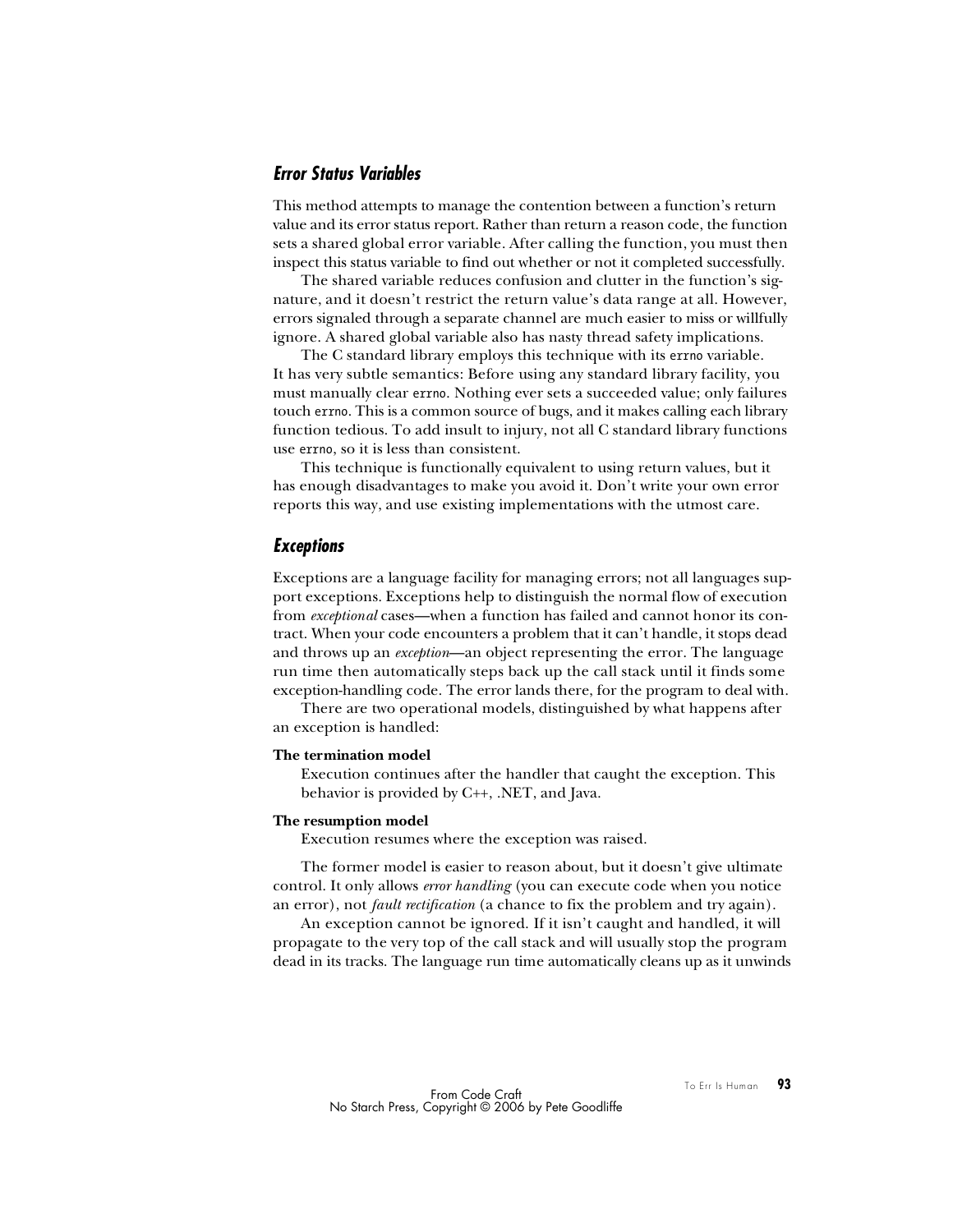#### **WHISTLE-STOP TOUR OF EXCEPTION SAFETY**

Resilient code must be exception safe. It must work correctly (for some definition of correctly, which we'll investigate below), no matter what exceptions come its way. This is true regardless of whether or not the code catches any exceptions itself.

Exception-neutral code propagates all exceptions up to the caller; it won't consume or change anything. This is an important concept for generic programs like C++ template code—the template types may generate all sorts of exceptions that template implementors don't understand.

There are several different levels of exception safety. They are described in terms of guarantees to the calling code. These guarantees are:

#### **Basic guarantee**

If exceptions occur in a function (resulting from an operation you perform or the call of another function), it will not leak resources. The code state will be consistent (i.e., it can still be used correctly), but it will not necessarily leave in a known state. For example: A member function should add 10 items to a container, but an exception propagates through it. The container is still usable; maybe no objects were inserted, maybe all 10 were, or perhaps every other object was added.

#### **Strong guarantee**

This is far more strict than the basic guarantee. If an exception propagates through your code, the program state remains completely unchanged. No object is altered, no global variables changed, nothing. In the example above, nothing was inserted into the container.

#### **Nothrow guarantee**

The final guarantee is the most restrictive: that an operation can never throw an exception. If we are exception neutral, then this implies the function cannot do anything else that might throw an exception.

Which guarantee you provide is entirely your choice. The more restrictive the guarantee, the more widely (re)usable the code is. In order to implement the strong guarantee, you will generally need a number of functions providing the nothrow guarantee.

Most notably, every destructor you write must honor the nothrow guarantee.\* Otherwise, all exception handling bets are off. In the presence of an exception, object destructors are called automatically as the stack is unwound. Raising an exception while handling an exception is not permissible.

\*That's the case in C++ and Java, at least. C# stupidly called ~X() a destructor, even though it was a finalizer in disguise. Throwing an exception in a C# destructor has different implications.

the call stack. This makes exceptions a tidier and safer alternative to handcrafted error-handling code. However, throwing exceptions through sloppy code can lead to memory leaks and problems with resource cleanup.<sup>2</sup> You must take care to write *exception-safe* code. The sidebar explains what this means in more detail.

The code that handles an exception is distinct from the code that raises it, and it may be arbitrarily far away. Exceptions are usually provided by OO languages, where errors are defined by a hierarchy of exception classes.

<sup>2</sup> For example, you could allocate a block of memory and then exit early as an exception propagates through. The allocated memory would leak. This kind of problem makes writing code in the face of exceptions a complex business.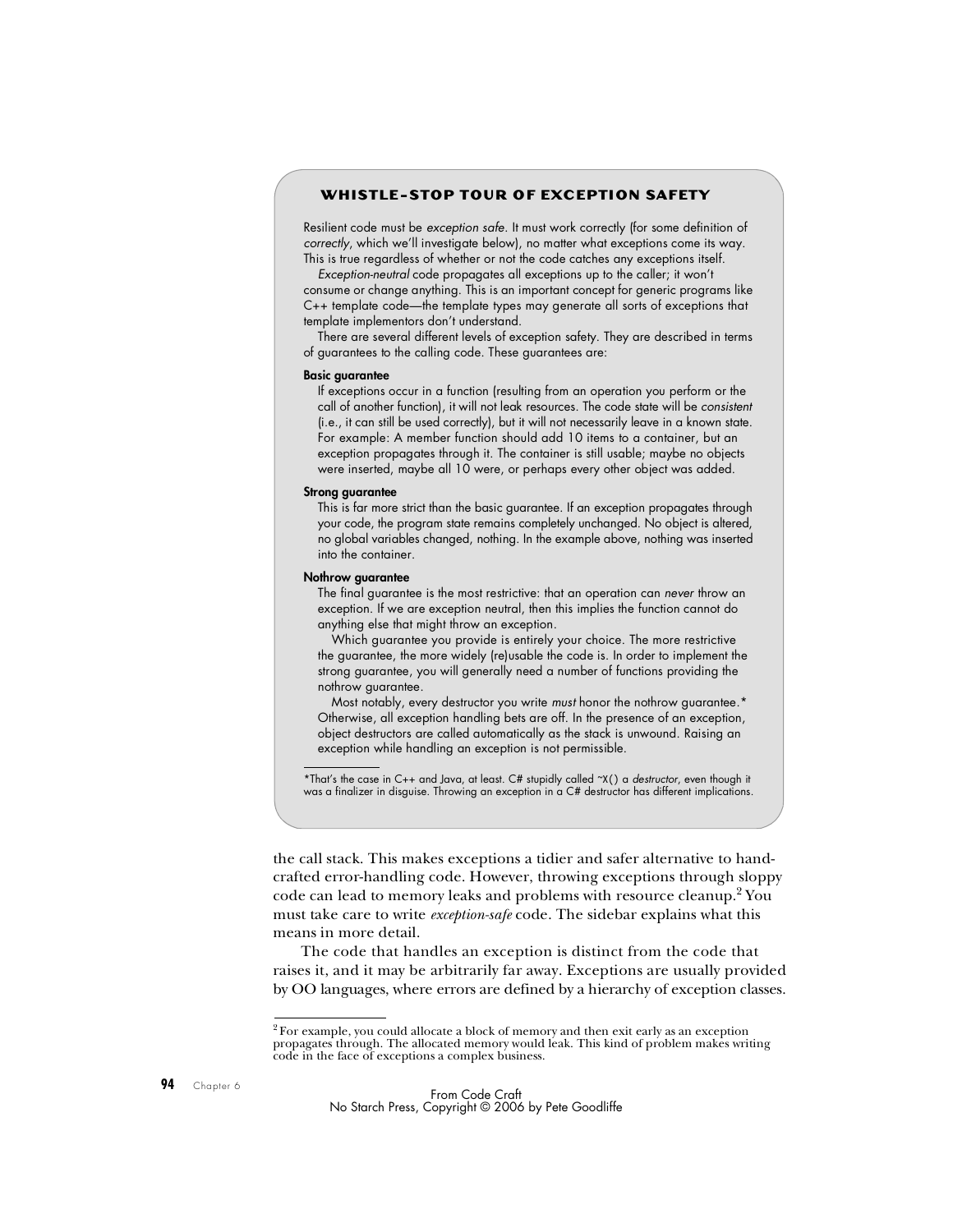A handler can elect to catch a quite specific class of error (by accepting a leaf class) or a more general category of error (by accepting a base class). Exceptions are particularly useful for signaling errors in a constructor.

Exceptions don't come for free; the language support incurs a performance penalty. In practice, this isn't significant and only manifests around exception-handling statements—exception handlers reduce the compiler's optimization opportunities. This doesn't mean that exceptions are flawed; their expense is justified compared to the cost of not doing any error handling!

### *Signals*

Signals are a more extreme reporting mechanism, largely used for errors sent by the execution environment to the running program. The operating system traps a number of exceptional events, like a *floating point exception* triggered by the maths coprocessor. These well-defined error events are delivered to the application in signals that interrupt the program's normal flow of execution, jumping into a nominated *signal handler* function. Your program could receive a signal at any time, and the code must be able to cope with this. When the signal handler completes, program execution continues at the point it was interrupted.

Signals are the software equivalent of a hardware interrupt. They are a Unix concept, now provided on most platforms (a basic version is part of the ISO C standard [ISO99]). The operating system provides sensible default handlers for each signal, some of which do nothing, others of which abort the program with a neat error message. You can override these with your own handler.

The defined C signal events include program termination, execution suspend/continue requests, and math errors. Some environments extend the basic list with many more events.

# **Detecting Errors**

How you detect an error obviously depends on the mechanism reporting it. In practical terms, this means:

#### **Return values**

You determine whether a function failed by looking at its return code. This failure test is bound tightly to the act of calling the function; by making the call, you are implicitly checking its success. Whether or not you do anything with that information is up to you.

#### **Error status variables**

After calling a function, you must inspect the error status variable. If it follows C's errno model of operation, you don't actually need to test for errors after every single function call. First reset errno, and then call any number of standard library functions back-to-back. Afterward, inspect errno. If it contains an error value, then one of those functions failed. Of course, you don't know what fell over, but if you don't care, then this is a streamlined error-detection approach.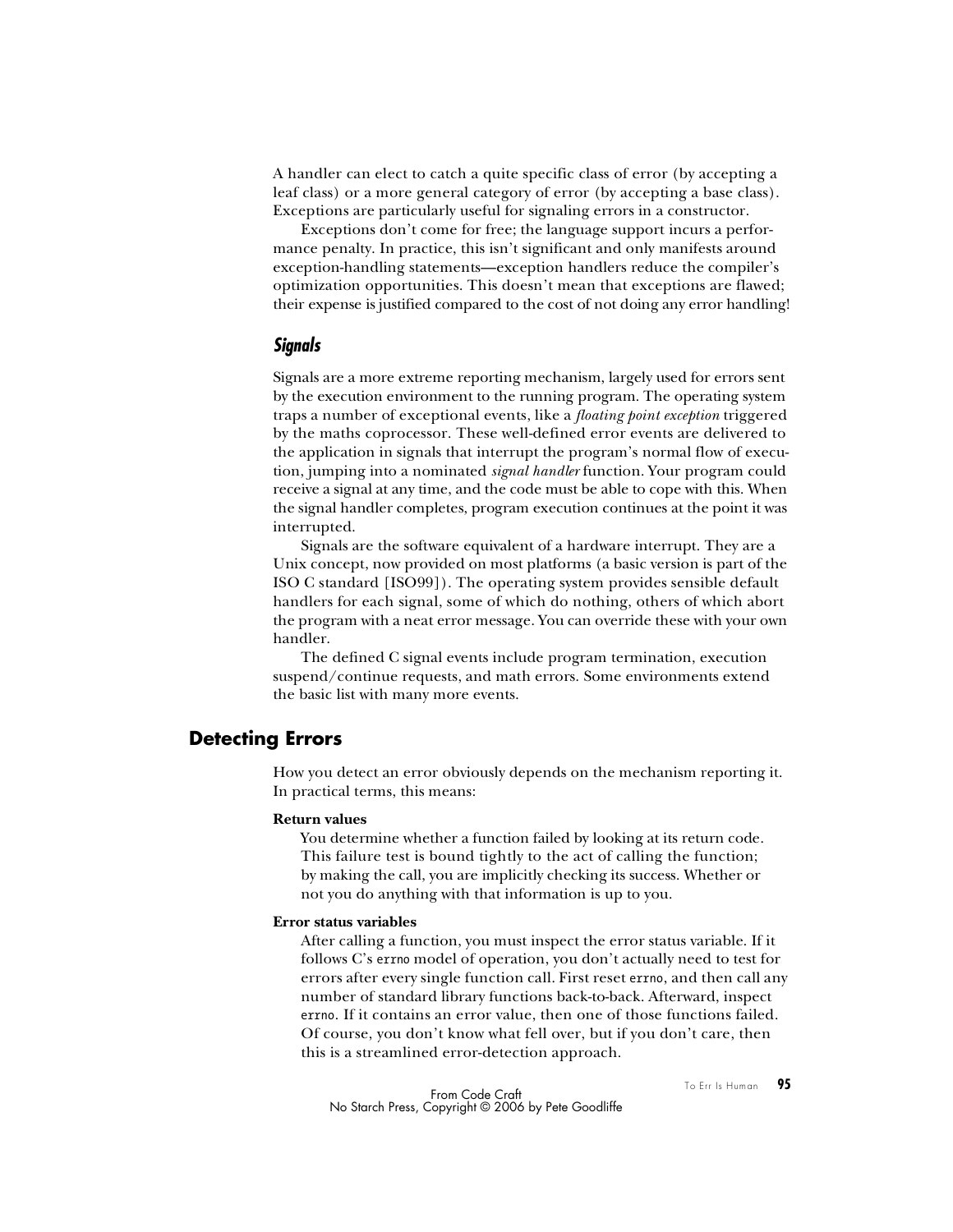#### **Exceptions**

If an exception propagates out of a subordinate function, you can choose to catch and handle it or to ignore it and let the exception flow up a level. You can only make an informed choice when you know what kinds of exceptions might be thrown. You'll only know this if it has been documented (and if you trust the documentation).

Java's exception implementation places this documentation in the code itself. The programmer has to write an *exception specification* for every method, describing what it can throw; it is a part of the function's signature. Java is the only mainstream language to enforce this approach. You cannot leak an exception that isn't in the list, because the compiler performs static checking to prevent it.<sup>3</sup>

#### **Signals**

There's only one way to detect a signal: Install a hander for it. There's no obligation. You can also choose not to install any signal handlers at all and accept the default behavior.

As various pieces of code converge in a large system, you will probably need to detect errors in more than one way, even within a single function. Whichever detection mechanism you use, the key point is this:

**KEY CONCEPT** *Never ignore* any *errors that might be reported to you. If an error report channel exists, it's there for a reason.*

> It is good practice to always write error-detection scaffolding—even if an error has no implication for the rest of your code. This makes it clear to a maintenance programmer that you know a function may fail and have consciously chosen to ignore any failures.

> When you let an exception propagate through your code, you are not ignoring it—you *can't* ignore an exception. You are allowing it to be handled by a higher level. The philosophy of exception handling is quite different in this respect. It's less clear what the most appropriate way to document this is should you write a try/catch block that simply rethrows the exception, should you write a comment claiming that the code *is* exception safe, or should you do nothing? I'd favor documenting the exception behavior.

# **Handling Errors**

#### *Love truth, and pardon error. —Voltaire*

Errors happen. We've seen how to discover them and when to do so. The question now is: What do you do about them? This is the hard part. The answer largely depends on circumstance and the gravity of an error whether it's possible to rectify the problem and retry the operation or to carry on regardless. Often there is no such luxury; the error may even

 $3$  C++ also supports exception specifications, but leaves their use optional. It's idiomatic to avoid them—for performance reasons, among others. Unlike Java, they are enforced at run time.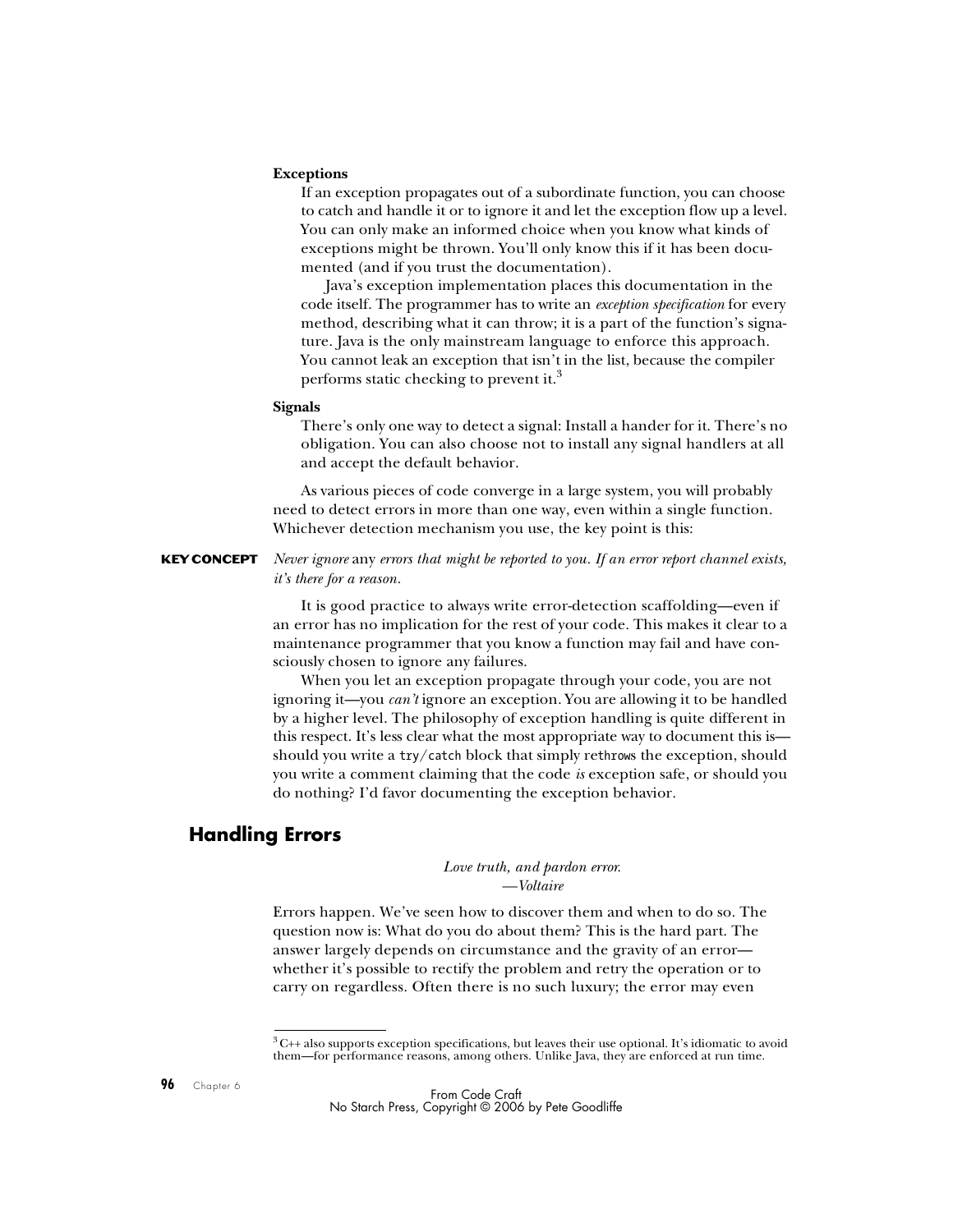herald the beginning of the end. The best you can do is clean up and exit sharply, before anything else goes wrong.

To make this kind of decision, you must be informed. You need to know a few key pieces of information about the error:

#### **Where it came from**

This is quite distinct from where it's going to be handled. Is the source a core system component or a peripheral module? This information may be encoded in the error report; if not, you can figure it out manually.

#### **What you were trying to do**

What provoked the error? This may give a clue toward any remedial action. Error reporting seldom contains this kind of information, but you can figure out which function was called from the context.

#### **Why it went wrong**

What is the nature of the problem? You need to know exactly what happened, not just a general *class* of error. How much of the erroneous operation completed? *All* or *none* are nice answers, but generally, the program will be in some indeterminate state between the two.

#### **When it happened**

This is the locality of the error in time. Has the system only just failed, or is a problem two hours old finally being felt?

#### **The severity of the error**

Some problems are more serious than others, but when detected, one error is equivalent to another—you can't continue without understanding and managing the problem. Error severity is usually determined by the caller, based on how easy it will be to recover or work around the error.

#### **How to fix it**

This may be obvious (e.g., insert a floppy disk and retry) or not (e.g., you need to modify the function parameters so they are consistent). More often than not, you have to infer this knowledge from the other information you have.

Given this depth of information, you can formulate a strategy to handle each error. Forgetting to insert a handler for any potential error will lead to a bug, and it might turn out to be a bug that is hard to exercise and hard to track down—so think about every error condition carefully.

# *When to Deal with Errors*

*When* should you handle each error? This can be separate from when it's detected. There are two schools of thought.

#### **As soon as possible**

Handle each error *as* you detect it. Since the error is handled near to its cause, you retain important contextual information, making the error-handling code clearer. This is a well-known self-documenting code

To Err Is Human **97**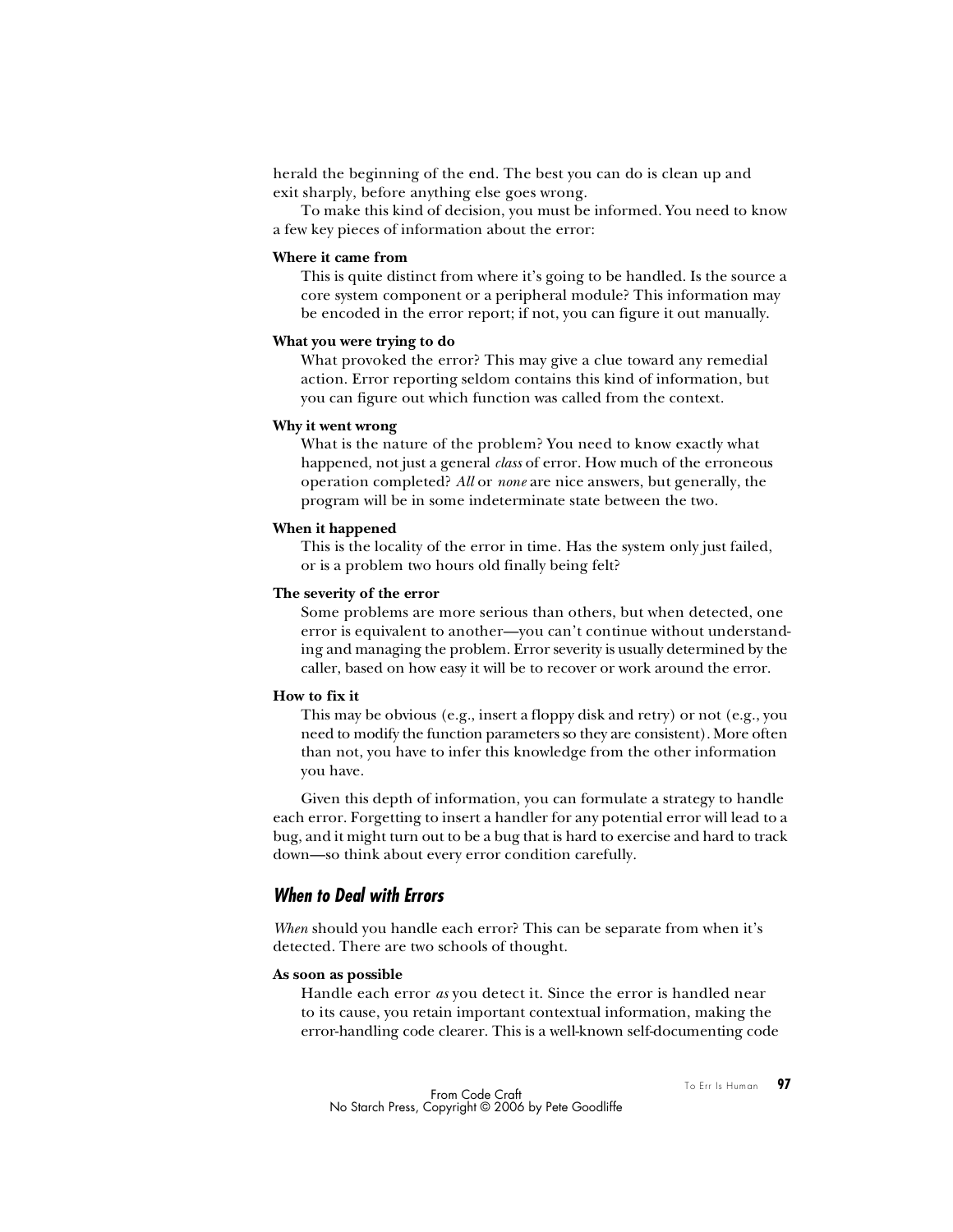technique. Managing each error near its source means that control passes through less code in an invalid state.

This is usually the best option for functions that return error codes.

#### **As late as possible**

Alternatively, you could defer error handling for as long as possible. This recognizes that code detecting an error rarely knows what to do about it. It often depends on the context in which it is used: A missing file error may be reported to the user when loading a document but silently swallowed when hunting for a preferences file.

Exceptions are ideal for this; you can pass an exception through each level until you know how to deal with the error. This separation of detection and handling may be clearer, but it can make code more complex. It's not obvious that you are deliberately deferring error handling, and it's not clear where an error came from when you do finally handle it.

In theory, it's nice to separate "business logic" from error handling. But often you can't, as cleanup is necessarily entwined with that business logic, and it can be more tortuous to write the two separately. However, centralized error-handling code has advantages: You know where to look for it, and you can put the abort/continue policy in one place rather than scatter it through many functions.

Thomas Jefferson once declared, "Delay is preferable to error." There is truth there; the actual *existence* of error handling is far more important than *when* an error is handled. Nevertheless, choose a compromise that's close enough to prevent obscure and out-of-context error handling, while being far enough away to not cloud normal code with roundabout paths and error handling dead ends.

**KEY CONCEPT** *Handle each error in the most appropriate context, as soon as you know enough about it to deal with it correctly.*

### *Possible Reactions*

You've caught an error. You're poised to handle it. What are you going to do now? Hopefully, whatever is required for correct program operation. While we can't list every recovery technique under the sun, here are the common reactions to consider.

#### **Logging**

Any reasonably large project should already be employing a logging facility. It allows you to collect important trace information, and is an entry point for the investigation of nasty problems.

The log exists to record interesting events in the life of the program, to allow you to delve into its inner workings and reconstruct paths of execution. For this reason, all errors you encounter should be detailed in the program log; they are some of the most interesting and telling events of all. Aim to capture all pertinent information—as much of the previous list as you can.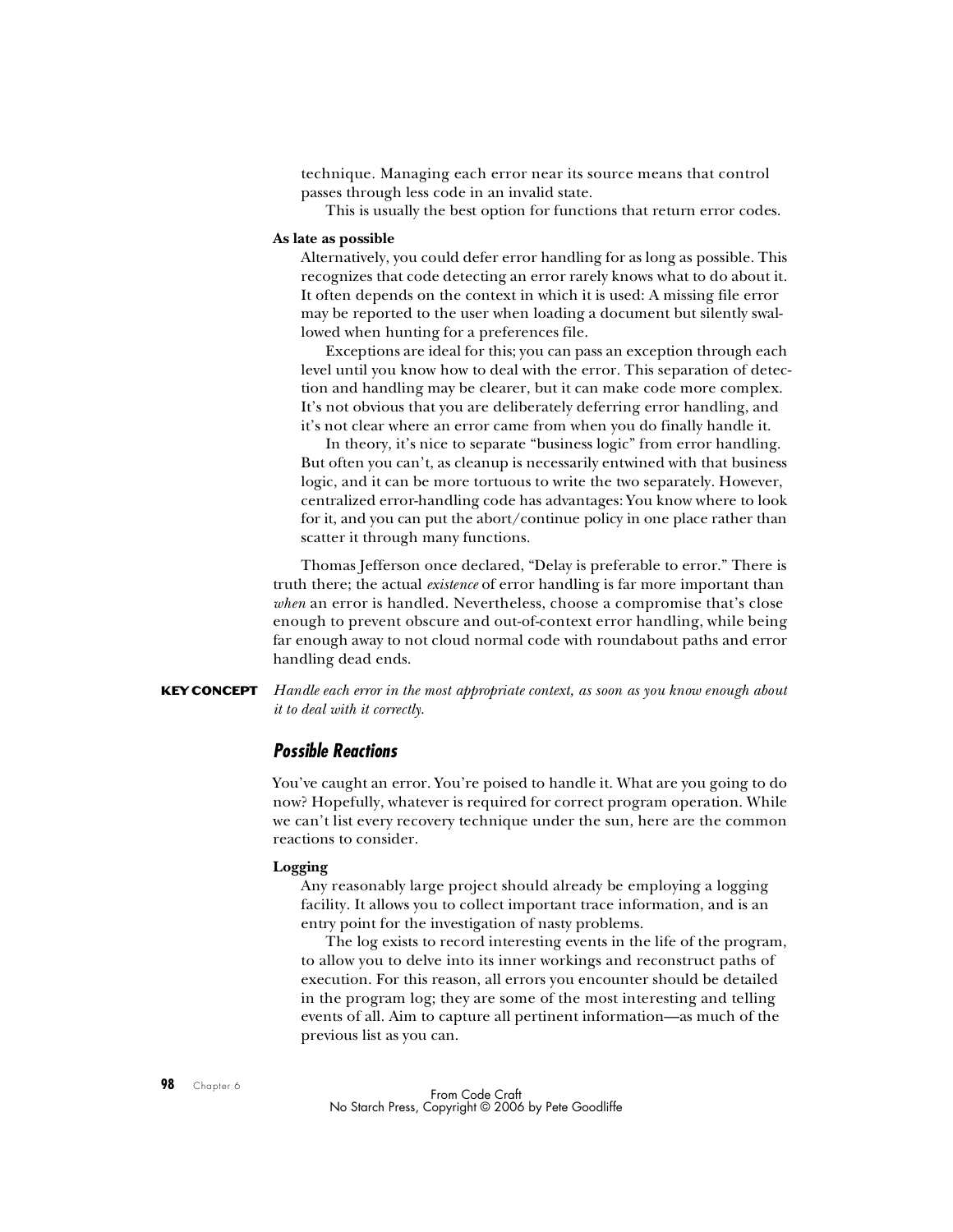For really obscure errors that predict catastrophic disaster, it may be a good idea to get the program to "phone home"—to transmit either a snapshot of itself or a copy of the error log to the developers for further investigation.

What you do *after* logging is another matter.

#### **Reporting**

A program should only report an error to the user when there's nothing left to do. The user does not need to be bombarded by a thousand small nuggets of useless information or badgered by a raft of pointless questions. Save the interaction for when it's really vital. Don't report when you encounter a recoverable situation. By all means, log the event, but keep quiet about it. Provide a mechanism that enables users to read the event log if you think one day they might care.

There *are* some problems that only the user can fix. For these, it is good practice to report the problem immediately, in order to allow the user the best chance to resolve the situation or else decide how to continue.

Of course, this kind of reporting depends on whether or not the program is interactive. Deeply embedded systems are expected to cope on their own; it's hard to pop up a dialog box on a washing machine.

#### **Recovery**

Sometimes your only course of action is to stop immediately. But not all errors spell doom. If your program saves a file, one day the disk will fill up, and the save operation will fail. The user expects your program to continue happily, so be prepared.

If your code encounters an error and doesn't know what to do about it, pass the error upward. It's more than likely your caller will have the ability to recover.

#### **Ignore**

I only include this for completeness. Hopefully by now you've learned to scorn the very suggestion of ignoring an error. If you choose to forget all about handling it and to just continue with your fingers crossed, *good luck*. This is where most of the bugs in any software package will come from. Ignoring an error whose occurrence may cause the system to misbehave inevitably leads to hours of debugging.

You can, however, write code that allows you to *do nothing* when an error crops up. Is that a blatant contradiction? No. It is possible to write code that copes with an inconsistent world, that can carry on correctly in the face of an error—but it often gets quite convoluted. If you adopt this approach, you must make it obvious in the code. Don't risk having it misinterpreted as ignorant and incorrect.

**KEY CONCEPT** *Ignoring errors does not save time. You'll spend far longer working out the cause of bad program behavior than you ever would have spent writing the error handler.*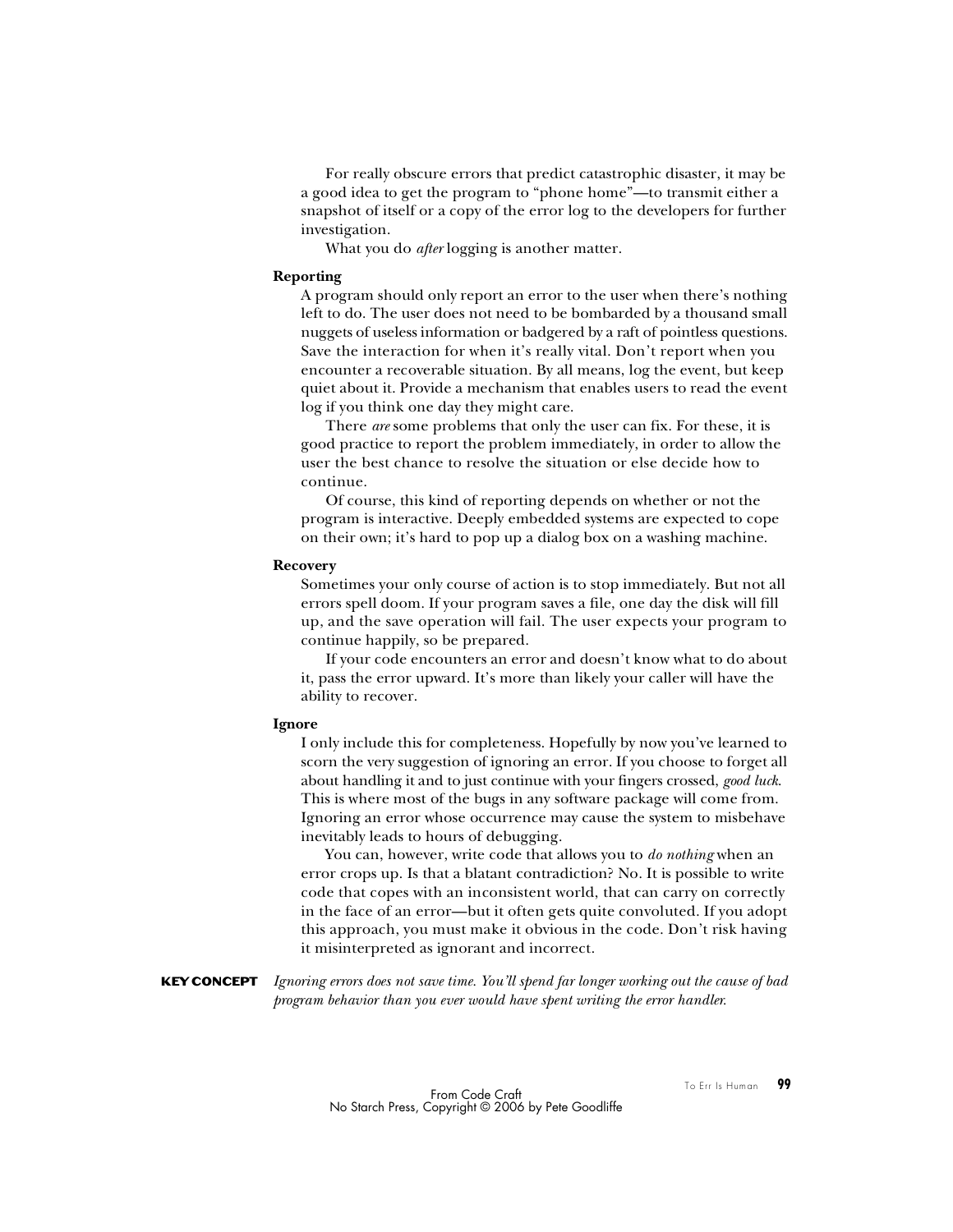#### **Propagate**

When a subordinate function call fails, you probably can't carry on, but you might not know what else to do. The only option is to clean up and propagate the error report upward. You have options. There are two ways to propagate an error:

- Export the same error information you were fed (return the same reason code or propagate exceptions).
- Reinterpret the information, sending a more meaningful message to the next level up (return a different reason code or catch and wrap up exceptions).

Ask yourself this question: Does the error relate to a concept exposed through the module interface? If so, it's okay to propagate that same error. Otherwise, recast it in the appropriate light, choosing an error report that makes sense in the context of your module's interface. This is a good self-documenting code technique.

## *Code Implications*

*Show me the code!* Let's spend some time investigating the implications of error handling in our code. As we'll see, it is not easy to write good error handling that doesn't twist and warp the underlying program logic.

The first piece of code we'll look at is a common error handling structure. Yet it isn't a particularly intelligent approach for writing error-tolerant code. The aim is to call three functions sequentially—each of which may fail—and perform some intermediate calculations along the way. Spot the problems with this:

```
void nastyErrorHandling()
{
    if (operationOne())
    {
        ... do something ...
        if (operationTwo())
        {
            ... do something else ...
            if (operationThree())
            {
                 ... do more ...
            }
        }
    }
}
```
Syntactically it's fine; the code will work. Practically, it's an unpleasant style to maintain. The more operations you need to perform, the more deeply nested the code gets and the harder it is to read. This kind of error handling quickly leads to a rat's nest of conditional statements. It doesn't reflect the actions of the code very well; each intermediate calculation could be considered the same level of importance, yet they are nested at different levels.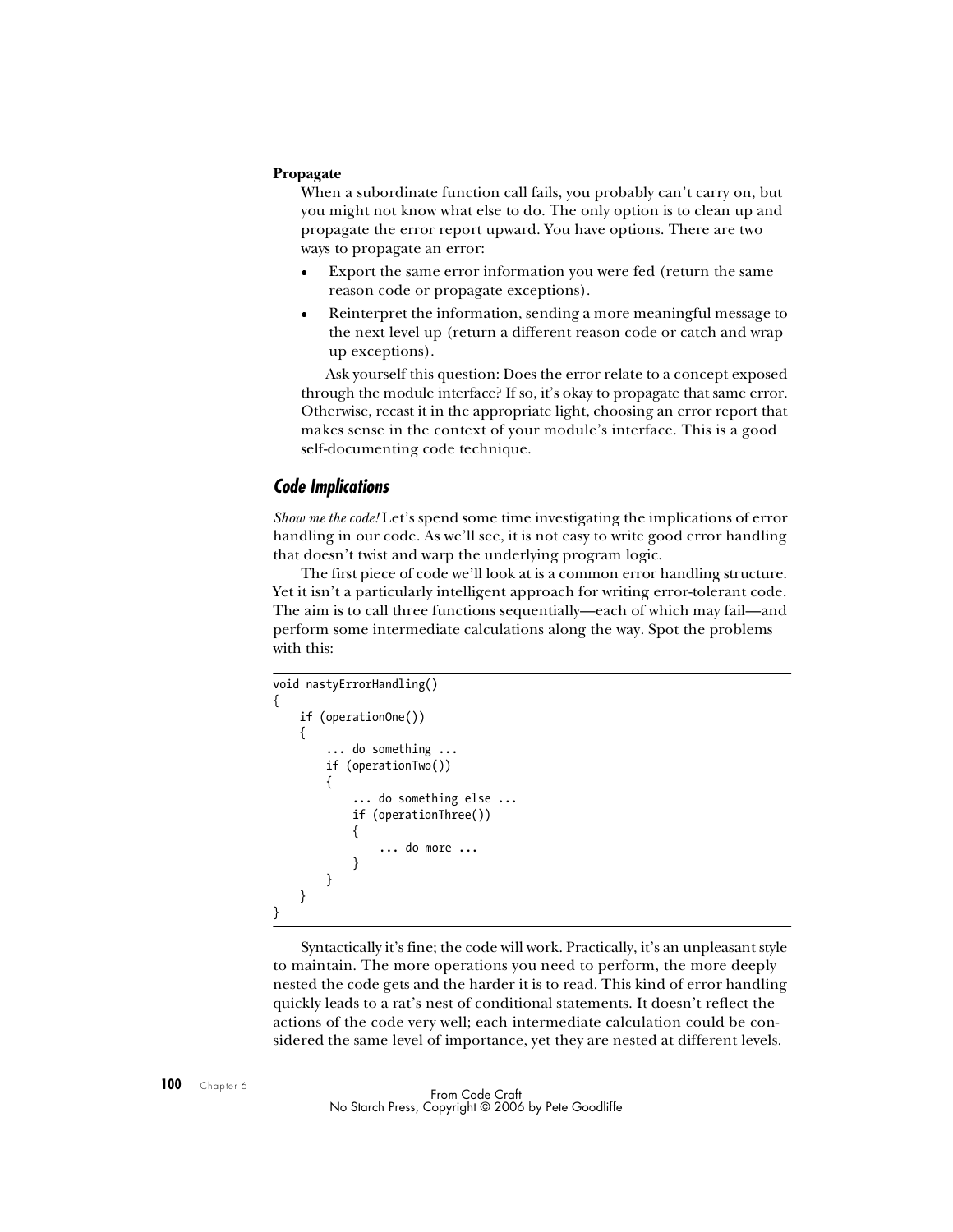#### **CRAFTING ERROR MESSAGES**

Inevitably, your code will encounter errors that the user must sort out. Human intervention may be the only option; your code can't insert a floppy disk or switch on the printer by itself. (If it can, you'll make a fortune!)

- If you're going to whine at the user, there are a few general points to bear in mind:
- Users don't think like programmers, so present information the way they'd expect. When displaying the free space on a disk, you might report Disk space: 10K. But if there's no space left, a zero could be misread as OK—and the user will not be able to fathom why he can't save a file when the program says everything's fine.
- Make sure your messages aren't too cryptic. You might understand them, but can your computer-illiterate granny? (It doesn't matter if your granny won't use this program—someone with a lower intellect almost certainly will.)
- Don't present meaningless error codes. No user knows what to do when faced with an Error code 707E. It is, however, valuable to provide such codes as "additional info"—they can be quoted to tech support or looked up more easily on a web search.
- Distinguish dire errors from mere warnings. Incorporate this information in the message text (perhaps with an Error: prefix), and emphasize it in message boxes with an accompanying icon.
- Only ask a question (even a simple one like Continue: Yes/No?) if the user fully understands the ramifications of each choice. Explain it if necessary, and make it clear what the consequence of each answer is.

What you present to the user will be determined by interface constraints and application or OS style guides. If your company has user interface engineers, then it's their job to make these decisions. Work with them.

Can we avoid these problems? Yes—there are a few alternatives. The first variant flattens the nesting. It is semantically equivalent, but it introduces *some* new complexity, since flow control is now dependent on the value of a new status variable, ok:

```
void flattenedErrorHandling()
{
    bool ok = operationOne();
    if (ok)
    {
        ... do something ...
        ok = operationTwo();
    }
    if (ok)
    {
        ... do something else ...
        ok = operationThree();
    }
    if (ok)
    {
        ... do more ...
    }
```
To Err Is Human **101**

From Code Craft No Starch Press, Copyright © 2006 by Pete Goodliffe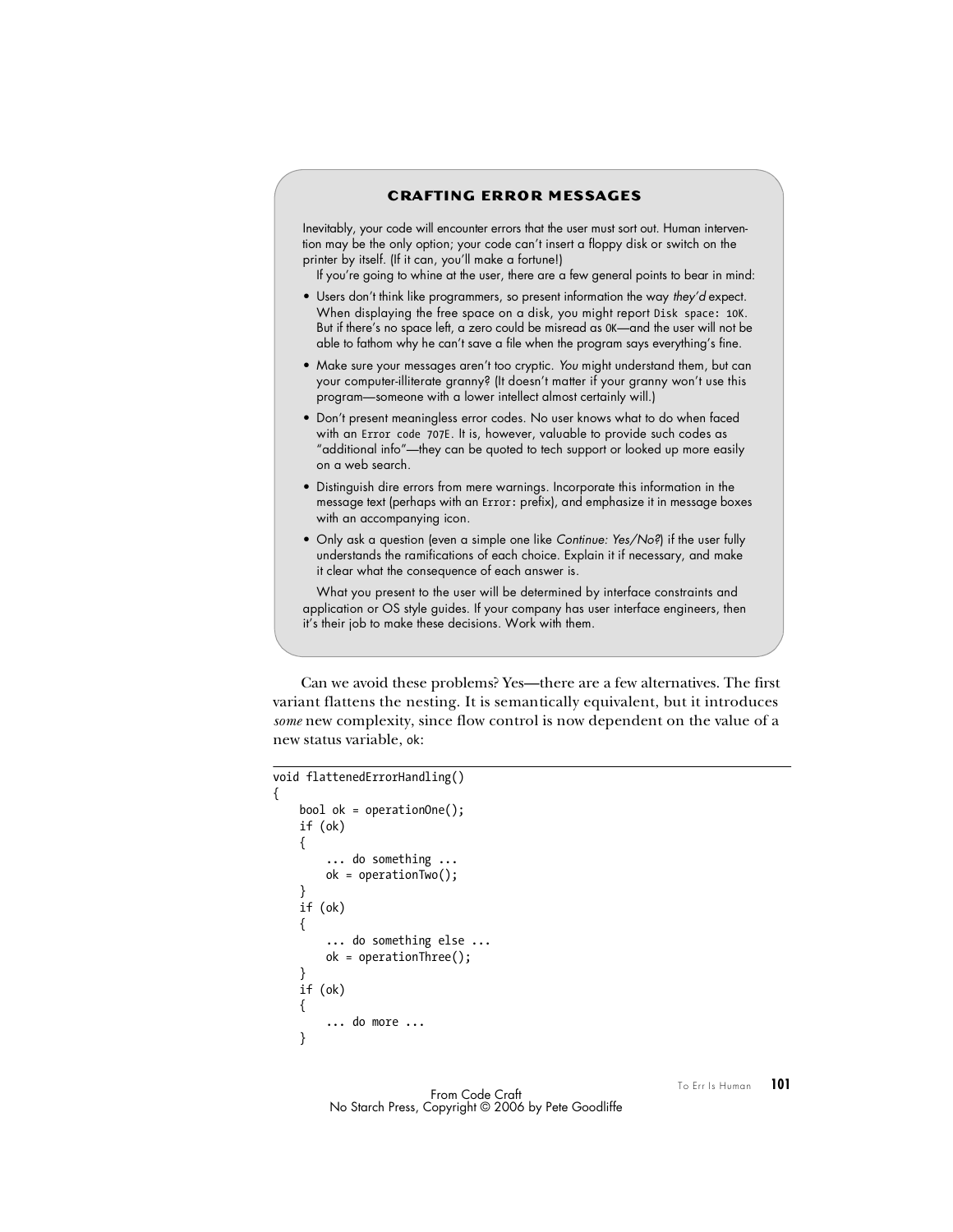```
if (!ok)
    {
        ... clean up after errors ...
    }
}
```
We've also added an opportunity to clean up after any errors. Is that sufficient to mop up all failures? Probably not; the necessary cleanup may depend on how far we got through the function before lightning struck. There are two cleanup approaches:

 Perform a little cleanup after each operation that may fail, then return early. This inevitably leads to duplication of cleanup code. The more work you've done, the more you have to clean up, so each exit point will need to do gradually more unpicking.

If each operation in our example allocates some memory, each earlyexit point will have to release all allocations made to date. The further in, the more releases. That will lead to some quite dense and repetitive error-handling code, which makes the function far larger and far harder to understand.

 Write the cleanup code once, at the end of the function, but write it in such a way as to only clean up what's dirty. This is neater, but if you inadvertently insert an early return in the middle of the function, the cleanup code will be bypassed.

If you're not overly concerned about writing *Single Entry, Single Exit (SESE)* functions, this next example removes the reliance on a separate control flow variable.<sup>4</sup> We do lose the cleanup code again, though. Simplicity renders this a better description of the actual intent:

```
void shortCircuitErrorHandling()
{
    if (!operationOne()) return;
    ... do something ...
    if (!operationTwo()) return;
    ... do something else ...
    if (!operationThree()) return;
    ... do more ...
}
```
A combination of this short-circuit exit with the requirement for cleanup leads to the following approach, especially seen in low-level systems code. Some people advocate it as the *only* valid use for the maligned goto. I'm still not convinced.

<sup>4</sup> Although this clearly isn't SESE, I contend that the previous example isn't, either. There *is* only one exit point, at the end, but the contrived control flow is simulating early exit—it *might as well* have multiple exits. This is a good example of how being bound by a rule like SESE can lead to bad code, unless you think carefully about what you're doing.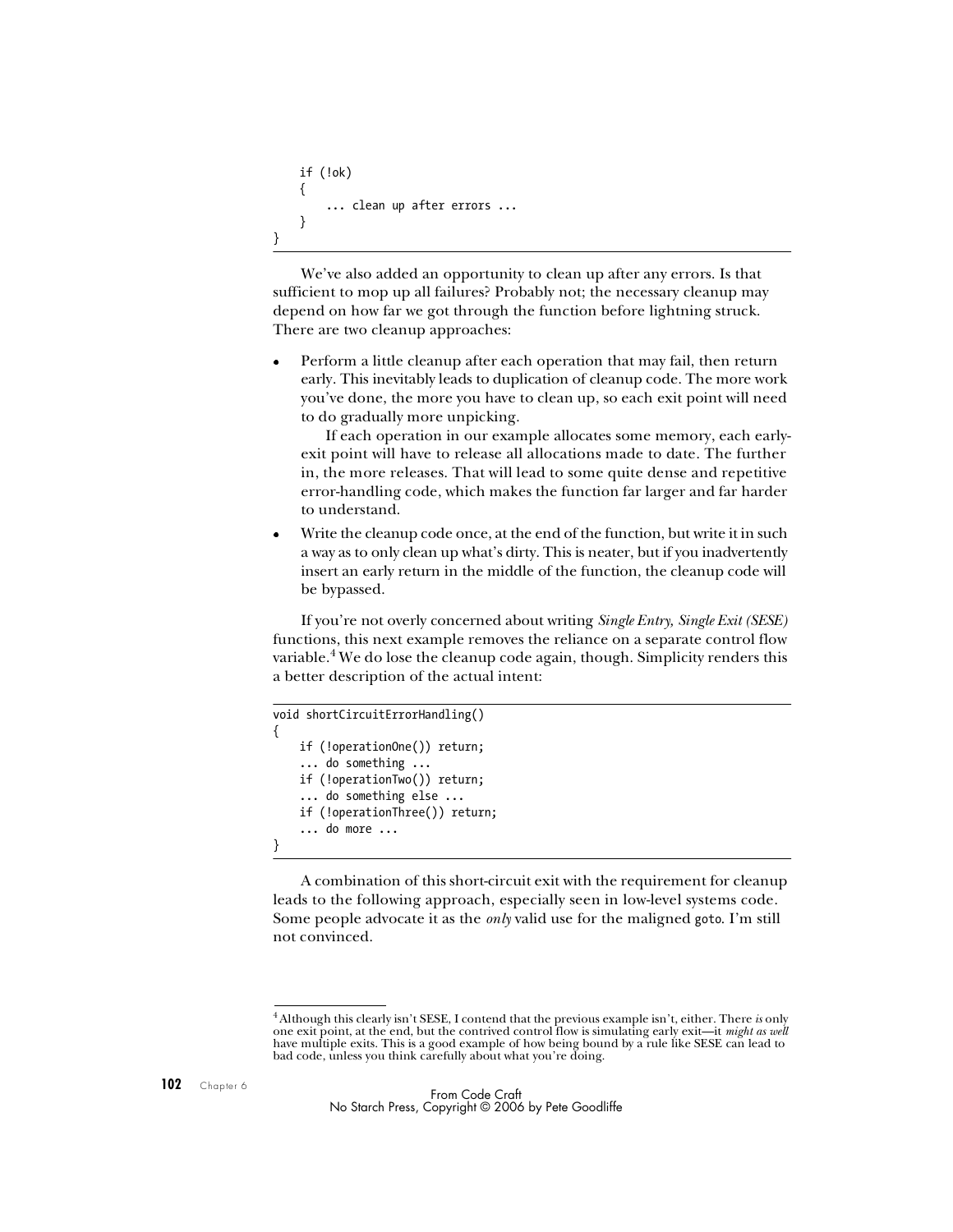```
void gotoHell()
{
    if (!operationOne()) goto error;
    ... do something ...
    if (!operationTwo()) goto error;
    ... do something else ...
    if (!operationThree()) goto error;
    ... do more ...
    return;
error:
    ... clean up after errors ...
}
```
You can avoid such monstrous code in C++ using *Resource Acquisition Is Initialization (RAII)* techniques like smart pointers. (Stroustrup 97) This has the bonus of providing exception safety—when an exception terminates your function prematurely, resources are automatically deallocated. These techniques avoid a lot of the problems we've seen above, moving complexity to a separate flow of control.

The same example using exceptions would look like this (in C++, Java, and C#), presuming that all subordinate functions do not return error codes but instead throw exceptions:

```
void exceptionalHandling()
{
    try
    {
        operationOne();
        ... do something ...
        operationTwo();
        ... do something else ...
        operationThree();
        ... do more ...
    }
    catch (...)
    {
        ... clean up after errors ...
    }
}
```
This is only a basic exception example, but it shows just how neat exceptions can be. A sound code design might not need the try/catch block at all if it ensures that no resource is leaked and leaves error handling to a higher level. But alas, writing good code in the face of exceptions requires an understanding of principles beyond the scope of this chapter.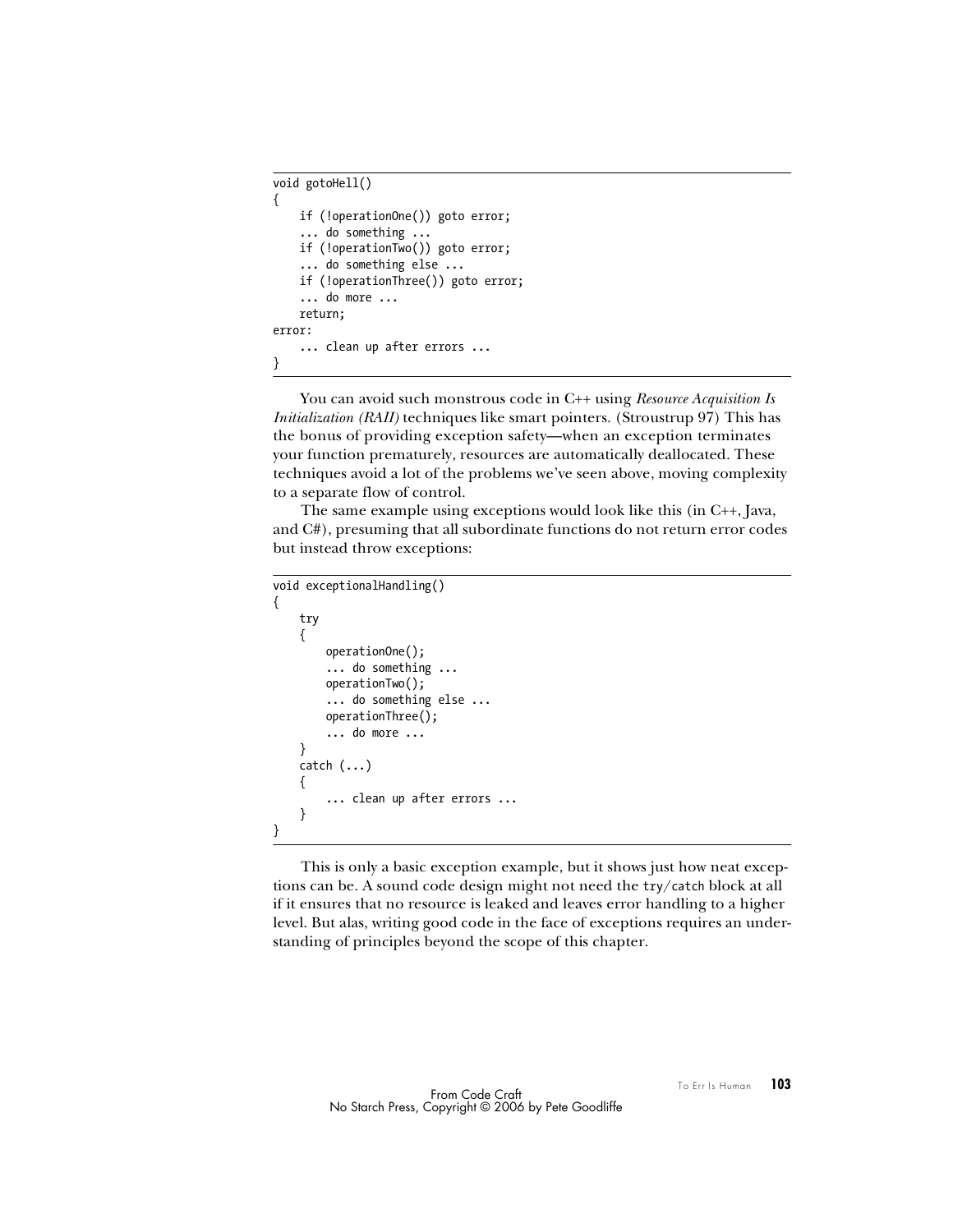# **Raising Hell**

We've put up with other people's errors for long enough. It's time to turn the tables and play the bad guy: Let's raise some errors. When writing a function, erroneous things will happen that you'll need to signal to your caller. Make sure you do—don't silently swallow any failure. Even if you're sure that the caller won't know what to do in the face of the problem, it *must* remain informed. Don't write code that lies and pretends to be doing something it's not.

Which reporting mechanism should you use? It's largely an architectural choice; obey the project conventions and the common language idioms. In languages with the facility, it is common to favor exceptions, but only use them if the rest of the project does. Java and C# really leave you with no choice; exceptions are buried deep in their execution run times. A C++ architecture may choose to forego this facility to achieve portability with platforms that have no exception support or to interface with older C code.

We've already seen strategies for propagating errors from subordinate function calls. Our main concern here is reporting fresh problems encountered during execution. How you determine these errors is your own business, but when reporting them, consider the following:

- Have you cleaned up appropriately first? Reliable code doesn't leak resources or leave the world in an inconsistent state, even when an error occurs, unless it's *really* unavoidable. If you do either of these things, it must be documented carefully. Consider what will happen the next time your code is called if this error has manifested. Ensure it will still work.
- Don't leak inappropriate information to the outside world in your error reports. Only return useful information that the caller understands and can act on.
- Use exceptions correctly. Don't throw an exception for unusual return values—the rare but not erroneous cases. Only use exceptions to signal circumstances where a function is not able to meet its contract. Don't use them non-idiomatically (i.e., for flow control).
- Consider using assertions (see "Constraints" on page 16) if you're trapping an error that should never happen in the normal course of program execution, a genuine programming error. Exceptions are a valid choice for this too—some assertion mechanisms can be configured to throw exceptions when they trigger.
- If you can pull forward any tests to compile time, then do so. The sooner you detect and rectify an error, the less hassle it can cause.
- Make it hard for people to ignore your errors. Given half a chance, someone *will* use your code badly. Exceptions are good for this—you have to act deliberately to hide an exception.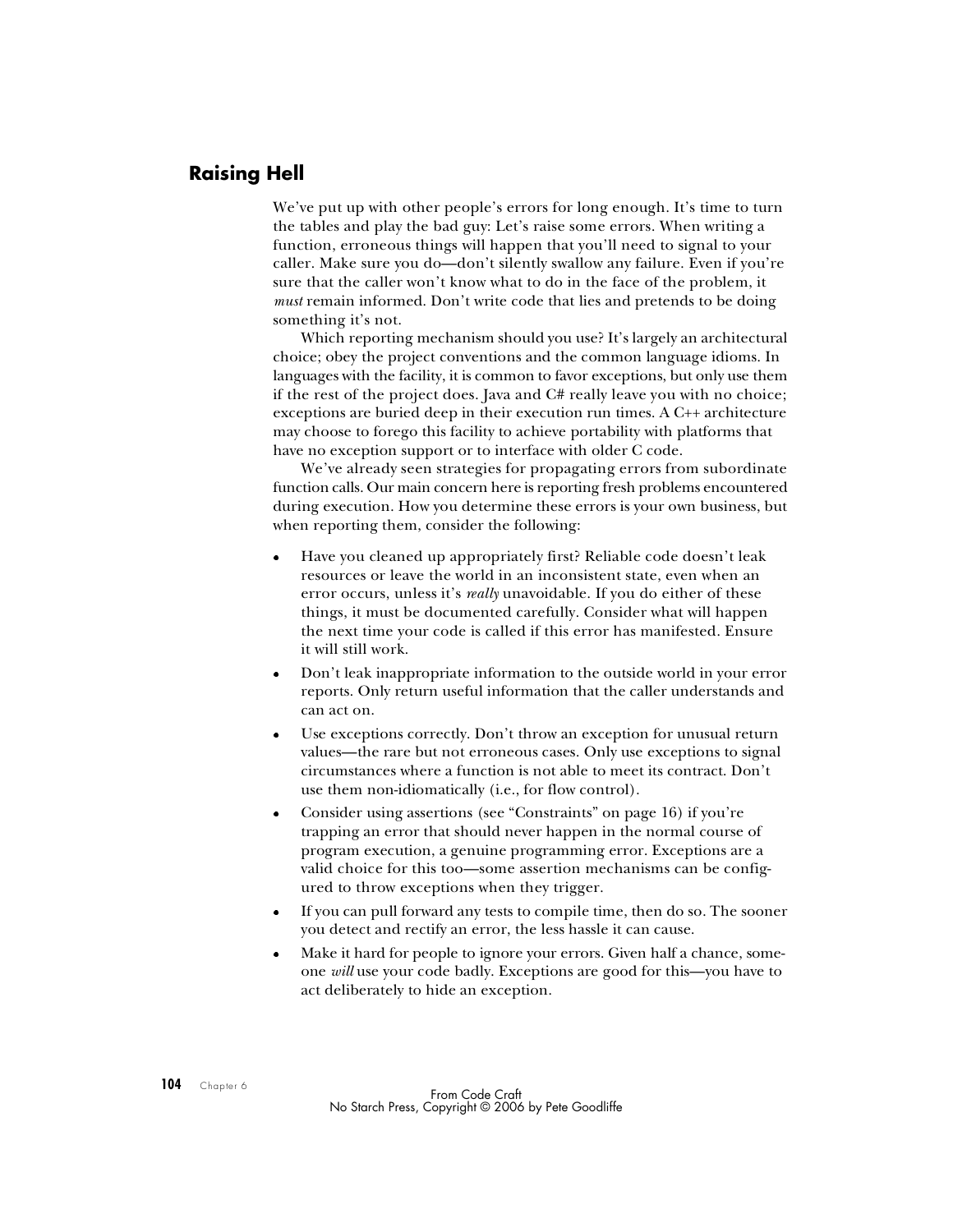What kind of errors should you be looking out for? This obviously depends on what the function is doing. Here's a checklist of the general kinds of error checks you should make in each function:

- Check all function parameters. Ensure you have been given correct and consistent input. Consider using assertions for this, depending on how strictly your contract was written. (Is it an offense to supply bad parameters?)
- Check that invariants are satisfied at interesting points in execution.
- Check all values from external sources for validity before you use them. File contents and interactive input must be sensible, with no missing pieces.
- Check the return status of all system and other subordinate function calls.

#### **AN EXCEPTION TO THE RULE**

Exceptions are a powerful error reporting mechanism. Used well, they can simplify your code greatly while helping you to write robust software. In the wrong hands, though, they are a deadly weapon.

I once worked on a project where it was routine for programmers to break a while loop or end recursion by throwing an exception, using it as a non-local goto. It's an intersting idea, and kind of cute when you first see it. But this behavior is nothing more than an abuse of exceptions: It isn't what exceptions are idiomatically used for. More than one critical bug was caused by a maintenance programmer not understanding the flow of control through a complex, magically terminated loop. Follow the idioms of your language, and don't write cute code for the sake of it.

# **Managing Errors**

The common principle uniting the raising and handling of errors is to have a consistent strategy for dealing with failure, wherever it manifests. These are general considerations for managing the occurrence, detection, and handling of program errors:

- Avoid things that *could* cause errors. Can you do something that is guaranteed to work, instead? For example, avoid allocation errors by reserving enough resource beforehand. With an assured pool of memory, your routine cannot suffer memory restrictions. Naturally, this will only work when you know how much resource you need up front, but you often do.
- Define the program or routine's expected behavior under abnormal circumstances. This determines how robust the code needs to be and therefore how thorough your error handling should be. Can a function silently generate bad output, subscribing to the historic *GIGO* principle?<sup>5</sup>

<sup>5</sup> That is, *Garbage In, Garbage Out*—feed it trash, and it will happily spit out trash.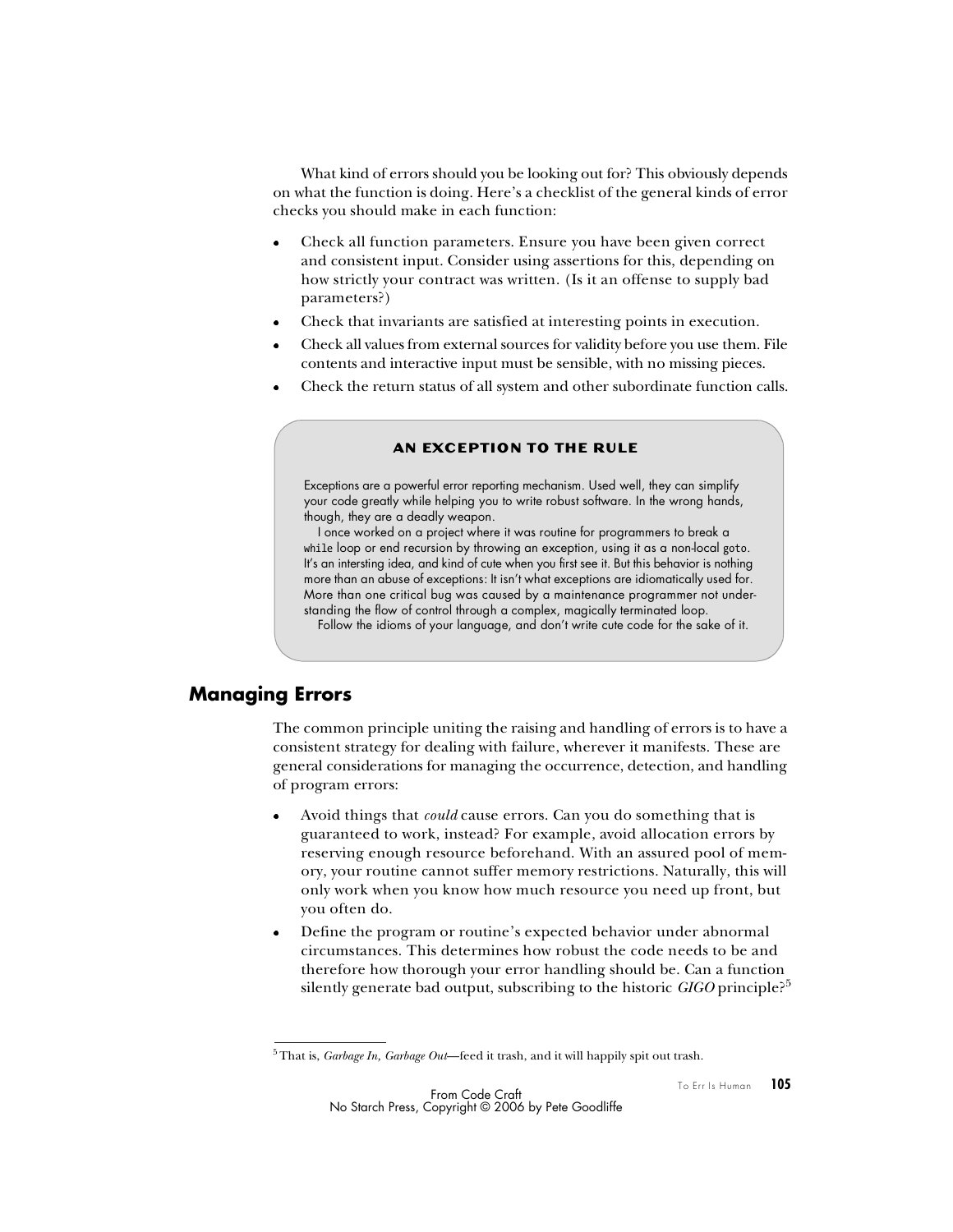- Clearly define which components are responsible for handling which errors. Make it explicit in the module's interface. Ensure that your client knows what will always work and what may one day fail.
- Check your programming practice: *When* do you write error-handling code? Don't put it off until later; you'll forget to handle something. Don't wait until your development testing highlights problems before writing handlers—that's not an engineering approach.

**KEY CONCEPT** *Write all error detection and handling* now*, as you write the code that may fail. Don't put it off until later. If you must be evil and defer handling, at least write the detection scaffolding now.*

> When trapping an error, have you found a symptom or a cause? Consider whether you've discovered the source of a problem that needs to be rectified here or if you've discovered a symptom of an earlier problem. If it's the latter, then don't write reams of handling code here, put that in a more appropriate (earlier) error handler.

# **In a Nutshell**

#### *To err is human; to repent, divine; to persist, devilish. —Benjamin Franklin*

To err *is* human (but computers seem quite good at it, too). To handle these errors is divine.

Every line of code you write must be balanced by appropriate and thorough error checking and handling. A program without rigorous error handling will not be stable. One day an obscure error may occur, and the program will fall over as a result.

Handling errors and failure cases is hard work. It bogs programming down in the mundane details of the Real World. However, it's absolutely essential. As much as 90 percent of the code you write handles exceptional circumstances. (Bentley 82) That's a surprising statistic, so write code *expecting* to put far more effort into the things that can go wrong than the things that will go right.

#### **Good programmers . . . Bad programmers . . .**

- Combine their good intentions with good coding practices
- Write the error-handling code . *as* they write the main code
- Are *thorough* in the code they write, covering every error possibility
- Take a haphazard approach to writing code, with neither thought to nor review of what they're doing
- Ignore the errors that arise as they write code
	- End up conducting lengthy debugging sessions to track down program crashes, because they never considered error conditions in the first place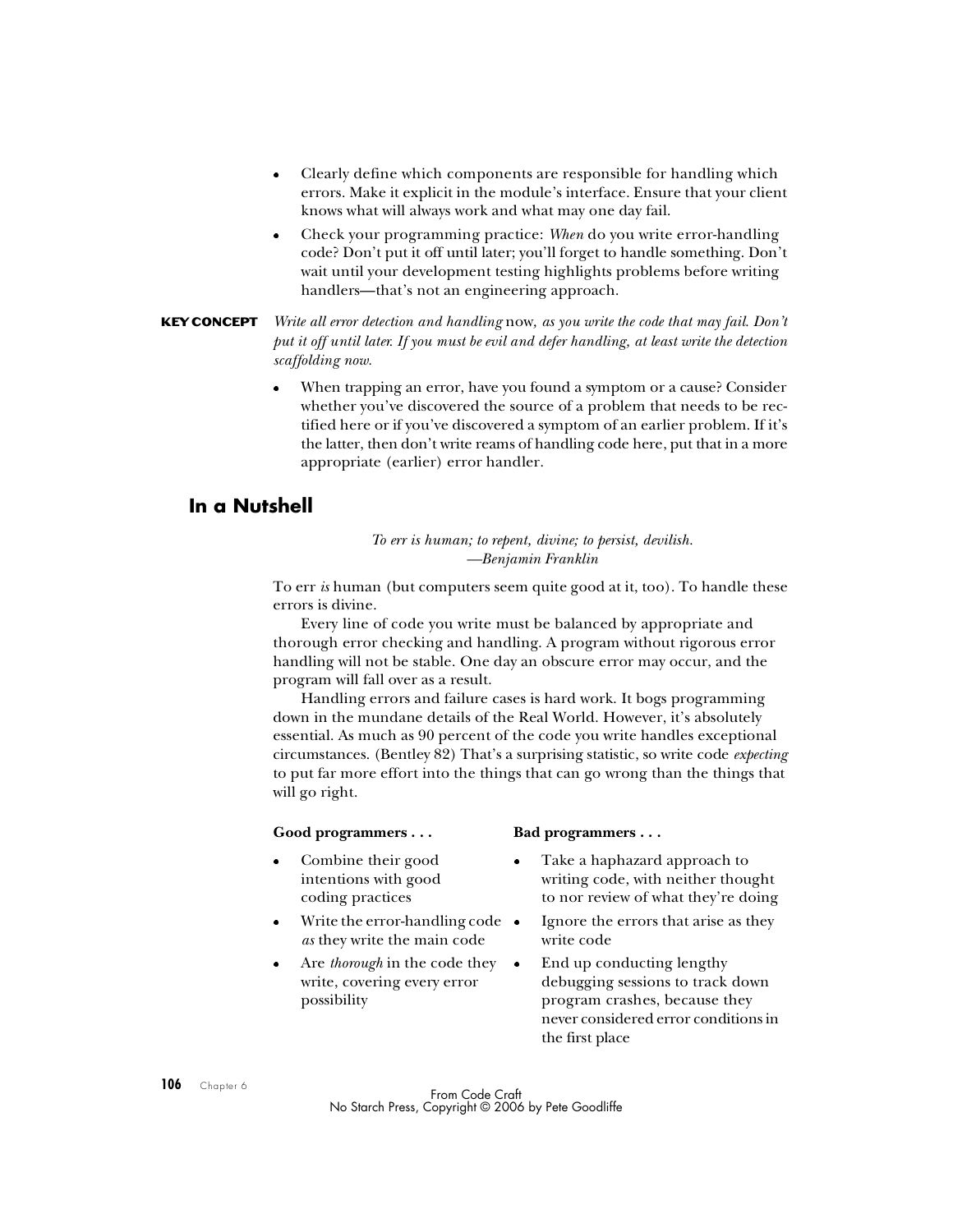# **See Also**

#### **Chapter 1: On the Defensive**

Handing errors in context is one of the many defensive programming techniques.

#### **Chapter 4: The Write Stuff**

Self-documenting code ensures that error handling is integral to the code narrative.

#### **Chapter 9: Finding Fault**

Unhandled error conditions will manifest as bugs in the code. Here's how to squash them. (It's best to avoid them in the first place, though.)



# **Get Thinking**

A detailed discussion of these questions can be found in the "Answers and Discussion" section on page 487.

# *Mull It Over*

- 1. Are *return values* and *exceptions* equivalent error reporting mechanisms? Prove it.
- 2. What different implementations of *tuple* return types can you think of? Don't limit yourself to a single programming language. What are the pros and cons of using tuples as a return value?
- 3. How do exception implementations differ between languages?
- 4. Signals are an old-school Unix mechanism. Are they still needed now that we have modern techniques like exceptions?
- 5. What is the best code structure for error handling?
- 6. How should you handle errors that occur in your error-handling code?